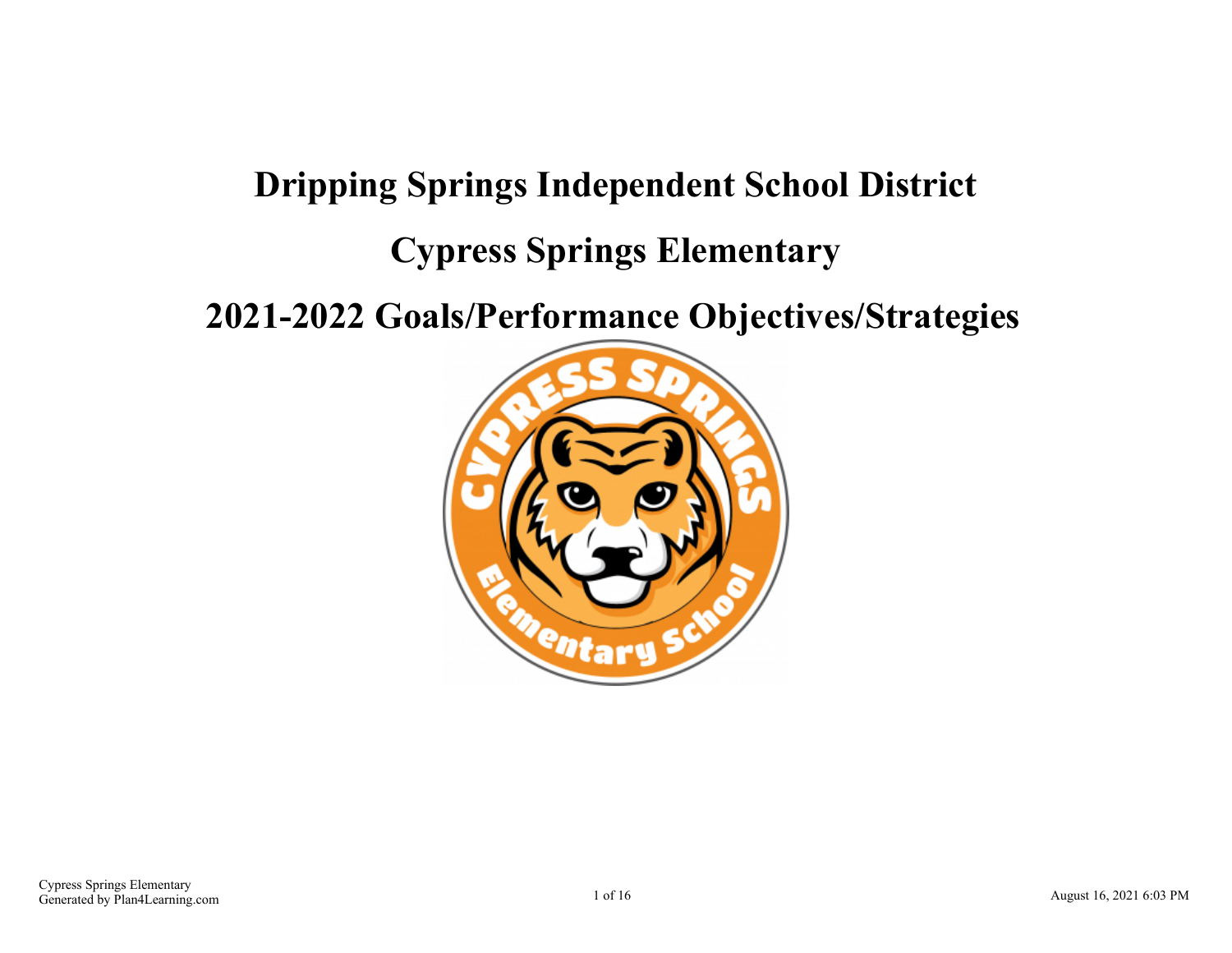## **Mission Statement**

We Trust. We Accept. We Persevere.

TAP into your POWER!

# **Vision**

Cypress Springs Elementary, where life-changers TAP into POWER.

## **Value Statement**

Everyone can be a leader.

Everyone has genius.

Change starts with me.

Educators empower students to lead their own learning.

Educators and families partner to develop the whole person.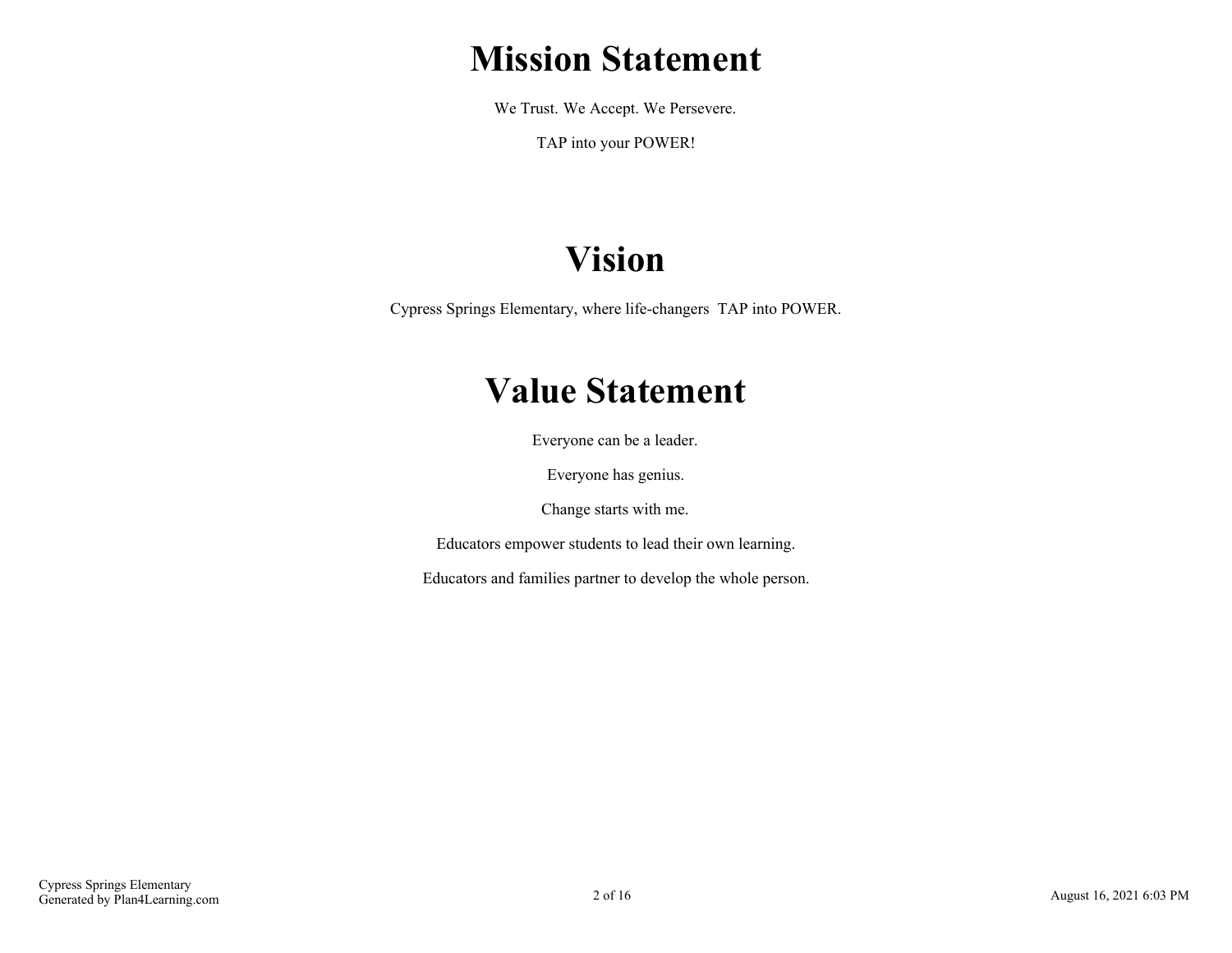## **Table of Contents**

| Goals                                                                                                                                                                                                                                                                                                                                                |    |
|------------------------------------------------------------------------------------------------------------------------------------------------------------------------------------------------------------------------------------------------------------------------------------------------------------------------------------------------------|----|
| Goal 1: Student Achievement: DSISD Life Changers will holistically and strategically develop and support the academic growth of all students.                                                                                                                                                                                                        |    |
| Goal 2: Staff Quality, Recruitment, and Retention: Support the vision and mission of the district by placing a Life Changer in every position.                                                                                                                                                                                                       |    |
| Goal 3: School Culture, Communication, and Compliance: All students will be educated in a safe environment that promotes collaborative and positive communication<br>within the organization that effectively and efficiently manages operational, programmatic, and fiscal compliance.                                                              | 10 |
| Goal 4: Social-Emotional, Mental, and Health Wellness: DSISD will support and enhance students' social and emotional skills, attitudes, relationships, academic<br>performance, and perceptions of classroom and school climate through comprehensive social-emotional/counseling and health wellness programs designed to address<br>student needs. | 12 |
| Goal 5: Parent Engagement: DSISD will increase parent engagement and stakeholder involvement at both the campus and district level by making families feel<br>welcomed through building meaningful connections and increased communication throughout the district and on all campuses.                                                              | 14 |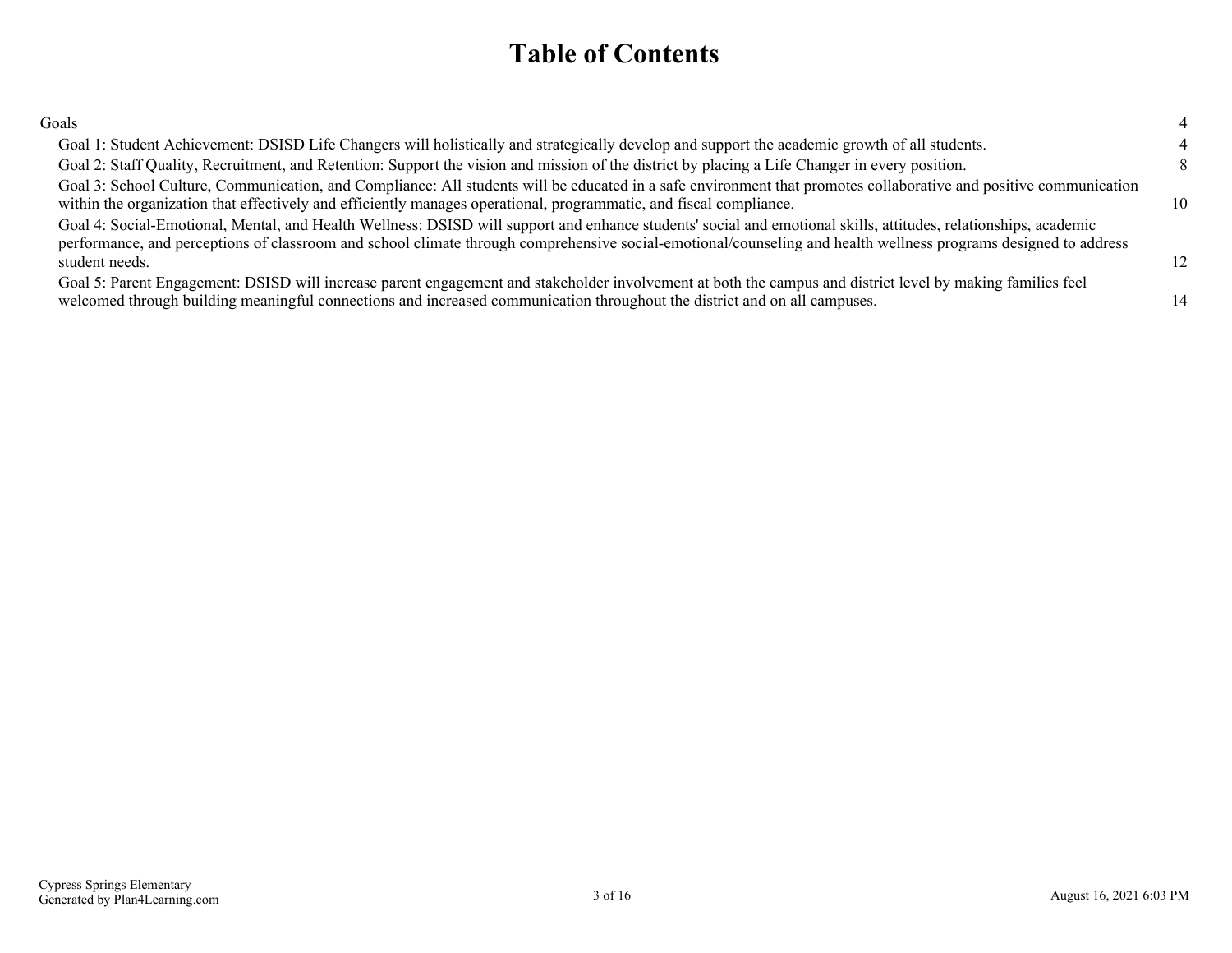## **Goals**

<span id="page-3-0"></span>**Goal 1:** Student Achievement:

DSISD Life Changers will holistically and strategically develop and support the academic growth of all students.

**Performance Objective 1:** Students will demonstrate growth from previous years as measured by multiple data sources.

**Evaluation Data Sources:** STAAR/EOC/TELPAS/MAP/DRA/CLI Engage/TPRI/Tejas Lee/TX KEA/Common Formative Assessments/Attendance/Course Completion/Professional Learning Opportunities/

| <b>Strategy 1 Details</b>                                                                                                                                                                                                                                                                                                                                                                                                                                                                                                                                                                    | <b>Reviews</b> |            |                |                  |
|----------------------------------------------------------------------------------------------------------------------------------------------------------------------------------------------------------------------------------------------------------------------------------------------------------------------------------------------------------------------------------------------------------------------------------------------------------------------------------------------------------------------------------------------------------------------------------------------|----------------|------------|----------------|------------------|
| Strategy 1: Instruction: The campus will provide TEKS-based, evidence-based, instructional resources, instructional                                                                                                                                                                                                                                                                                                                                                                                                                                                                          |                | Formative  |                |                  |
| planning, professional development, and instructional technology across all subject areas. The campus will continue to<br>utilize small group instruction to enhance reading and math. At Cypress Springs Elementary, teachers will meet with<br>Tier 1 students 2-3 times per week, Tier 2 students 3-4 times per week, and Tier 3 students daily.                                                                                                                                                                                                                                          | <b>Sept</b>    | <b>Nov</b> | Mar            | <b>May</b>       |
| Strategy's Expected Result/Impact: All classroom teachers create small group reading and small group<br>math lesson plans.                                                                                                                                                                                                                                                                                                                                                                                                                                                                   |                |            |                |                  |
| Staff Responsible for Monitoring: Principal, Assistant Principal, and Instructional Coach                                                                                                                                                                                                                                                                                                                                                                                                                                                                                                    |                |            |                |                  |
| <b>Strategy 2 Details</b>                                                                                                                                                                                                                                                                                                                                                                                                                                                                                                                                                                    | <b>Reviews</b> |            |                |                  |
| Strategy 2: Reading/Writing/ELAR: The campus will continue to utilize small group instruction to enhance reading                                                                                                                                                                                                                                                                                                                                                                                                                                                                             | Formative      |            |                | Summative        |
| and writing.                                                                                                                                                                                                                                                                                                                                                                                                                                                                                                                                                                                 | <b>Sept</b>    | <b>Nov</b> | Mar            | May              |
| Strategy's Expected Result/Impact: Teachers will meet with small groups of students during core content<br>instruction and during What I Need (WIN) time. Small group instruction will be reflected in daily schedules<br>and observed through classroom visits. The ELAR Vertical Team will meet three times per semester to<br>ensure alignment with experiences.<br>Staff Responsible for Monitoring: Principal, Assistant Principal, and Instructional Coach                                                                                                                             |                |            |                |                  |
| <b>Strategy 3 Details</b>                                                                                                                                                                                                                                                                                                                                                                                                                                                                                                                                                                    |                |            | <b>Reviews</b> |                  |
| Strategy 3: Math: The campus will continue to utilize small group instruction to enhance math. Number Corner will be                                                                                                                                                                                                                                                                                                                                                                                                                                                                         |                | Formative  |                | <b>Summative</b> |
| utilized to ensure numeracy is strengthened.                                                                                                                                                                                                                                                                                                                                                                                                                                                                                                                                                 | <b>Sept</b>    | <b>Nov</b> | Mar            | <b>May</b>       |
| Strategy's Expected Result/Impact: Teachers will meet with small groups of students during core content<br>instruction and during What I Need (WIN) time. Small group instruction will be reflected in daily schedules<br>and observed through classroom visits. Number Corner will be provided to each classroom teacher and the<br>time will be reflected in the classroom daily schedule. The Math Vertical Team will meet three times per<br>semester to ensure alignment with experiences.<br>Staff Responsible for Monitoring: Principal, Assistant Principal, and Instructional Coach |                |            |                |                  |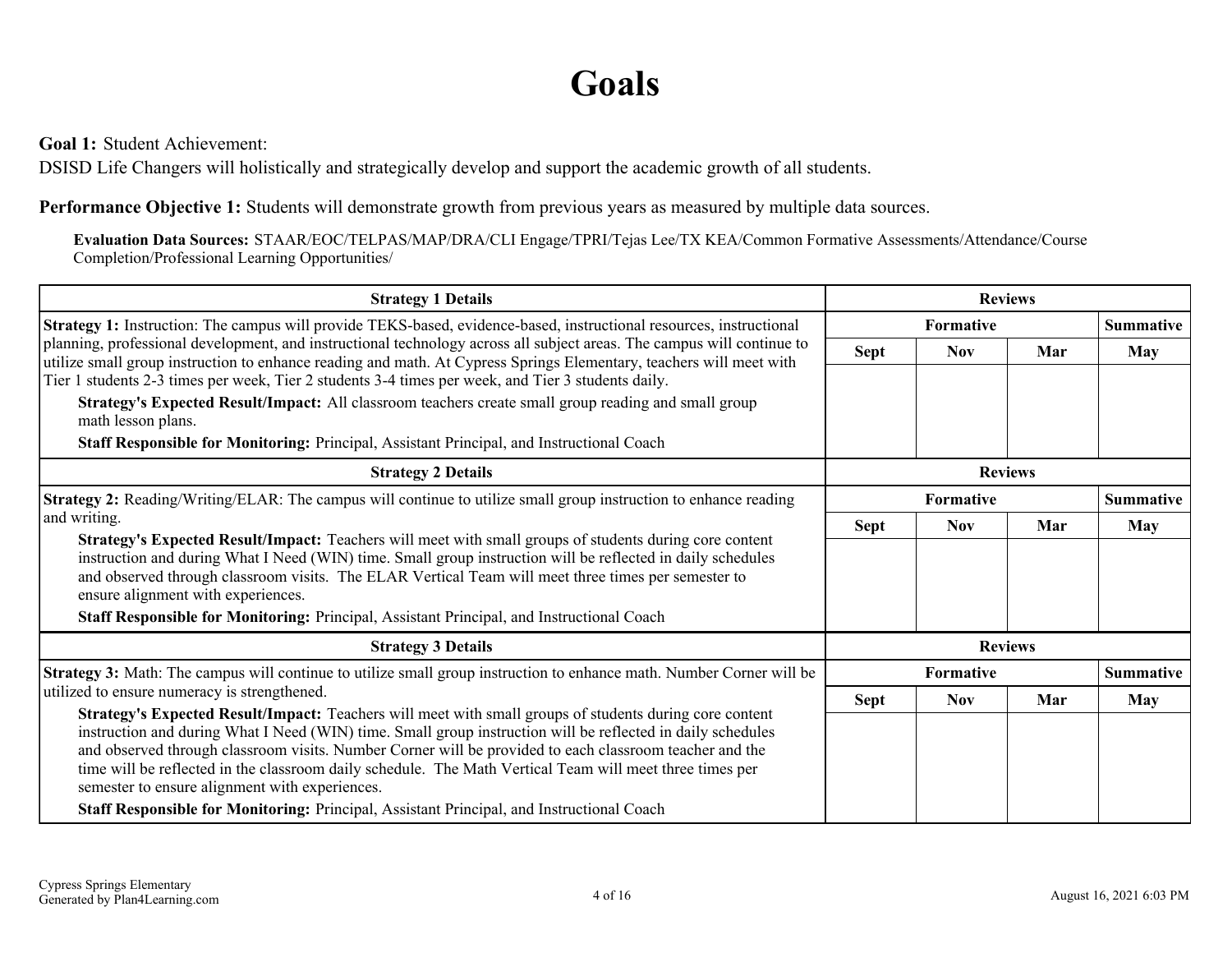| <b>Strategy 4 Details</b>                                                                                                                                                                                                                                                                                                                                                                                                                                                                                               |                  | <b>Reviews</b>   |                |                  |
|-------------------------------------------------------------------------------------------------------------------------------------------------------------------------------------------------------------------------------------------------------------------------------------------------------------------------------------------------------------------------------------------------------------------------------------------------------------------------------------------------------------------------|------------------|------------------|----------------|------------------|
| Strategy 4: Science: The campus will ensure experiential learning during science instruction. Professional                                                                                                                                                                                                                                                                                                                                                                                                              |                  | <b>Formative</b> |                | <b>Summative</b> |
| Development and necessary science manipulatives, and vertical teaming will set the foundation for success.<br>Strategy's Expected Result/Impact: The campus STEAM Lab will house science manipulatives and<br>materials for hands-on learning. Lesson plans and classroom visits will reflect experiential learning. The<br>Science Vertical Team will meet three times per semester to ensure alignment with experiences.<br>Staff Responsible for Monitoring: Principal, Assistant Principal, and Instructional Coach | <b>Sept</b>      | <b>Nov</b>       | Mar            | <b>May</b>       |
| <b>Strategy 5 Details</b>                                                                                                                                                                                                                                                                                                                                                                                                                                                                                               |                  |                  | <b>Reviews</b> |                  |
| Strategy 5: Social Studies/Humanities: The campus will integrate information text, such as historical reading selections                                                                                                                                                                                                                                                                                                                                                                                                |                  | Formative        |                | <b>Summative</b> |
| beyond the social studies class to enhance other content areas.<br>Strategy's Expected Result/Impact: Classroom teachers will access content such as NewsELA to support<br>social studies TEKS. Lesson plans and classroom visits will reflect social studies integration. The Social<br>Studies Vertical Team will meet three times per semester to ensure alignment with reading selections.<br>Staff Responsible for Monitoring: Principal, Assistant Principal, and Instructional Coach                             | <b>Sept</b>      | <b>Nov</b>       | Mar            | <b>May</b>       |
| <b>Strategy 6 Details</b>                                                                                                                                                                                                                                                                                                                                                                                                                                                                                               | <b>Reviews</b>   |                  |                |                  |
| Strategy 6: Essentials: The campus will provide instruction in music, art, and physical education.                                                                                                                                                                                                                                                                                                                                                                                                                      | <b>Formative</b> |                  |                | <b>Summative</b> |
| Strategy's Expected Result/Impact: The campus will provide art, music, and PE on a rotating basis.<br>Staff Responsible for Monitoring: Principal, Assistant Principal, and Instructional Coach                                                                                                                                                                                                                                                                                                                         | <b>Sept</b>      | <b>Nov</b>       | Mar            | May              |
| <b>Strategy 7 Details</b>                                                                                                                                                                                                                                                                                                                                                                                                                                                                                               |                  |                  | <b>Reviews</b> |                  |
| Strategy 7: Progress Monitoring: Teachers will monitor student progress through regular universal screeners for                                                                                                                                                                                                                                                                                                                                                                                                         |                  | Formative        |                | <b>Summative</b> |
| reading and math and utilize Eduphoria for data analysis.<br>Strategy's Expected Result/Impact: The campus will utilize the universal screener three times per year: the<br>beginning of the year, middle of the year, and end of the year. The MTSS case manager will meet with the<br>teachers to create action plans based on student needs.<br>Staff Responsible for Monitoring: Principal, Assistant Principal, Instructional Coach, and Campus<br>Interventionist                                                 | <b>Sept</b>      | <b>Nov</b>       | Mar            | <b>May</b>       |
| <b>Strategy 8 Details</b>                                                                                                                                                                                                                                                                                                                                                                                                                                                                                               |                  | <b>Reviews</b>   |                |                  |
| Strategy 8: Multi-Tiered System of Support (Response to Intervention): Teachers will identify struggling learners                                                                                                                                                                                                                                                                                                                                                                                                       |                  | Formative        |                | <b>Summative</b> |
| through the MTSS process and provide instructional methods such as intervention/tutorials for all students in math and<br>ELAR.<br>Strategy's Expected Result/Impact: The MTSS team will meet on a regular basis to review student needs<br>both academically and behaviorally.<br>Staff Responsible for Monitoring: Principal, Assistant Principal. Instructional Coach, Counselor, and the                                                                                                                            | <b>Sept</b>      | <b>Nov</b>       | Mar            | <b>May</b>       |
| Campus Interventionist                                                                                                                                                                                                                                                                                                                                                                                                                                                                                                  |                  |                  |                |                  |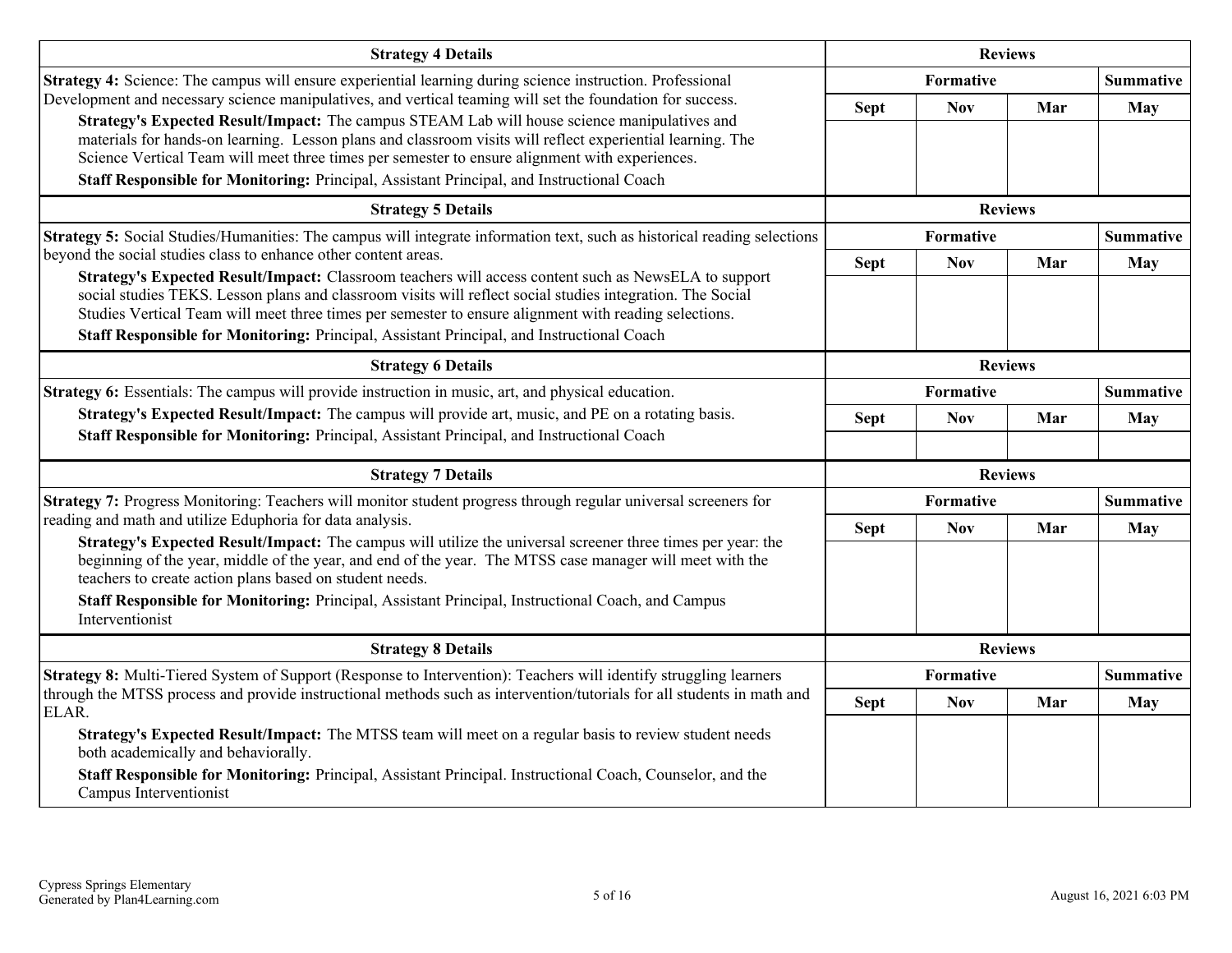| <b>Strategy 9 Details</b>                                                                                                                                                                                                                                                                                                                                            |             | <b>Reviews</b>   |                |                  |
|----------------------------------------------------------------------------------------------------------------------------------------------------------------------------------------------------------------------------------------------------------------------------------------------------------------------------------------------------------------------|-------------|------------------|----------------|------------------|
| Strategy 9: Data and Assessment: The campus will utilize district assessment procedures to support teachers in the                                                                                                                                                                                                                                                   |             | Formative        |                | <b>Summative</b> |
| analysis of data and in making real-time adjustments to both classroom and student-specific instruction. At Cypress<br>Springs Elementary, the campus will meet weekly in grade level Professional Learning Communities (PLC) to analyze<br>learner evidence and plan for the next steps (enrichment/intervention).                                                  | <b>Sept</b> | <b>Nov</b>       | Mar            | <b>May</b>       |
| Strategy's Expected Result/Impact: Weekly PLC meetings; Agendas; Student data                                                                                                                                                                                                                                                                                        |             |                  |                |                  |
| Staff Responsible for Monitoring: Principal, Assistant Principal, and Instructional Coach                                                                                                                                                                                                                                                                            |             |                  |                |                  |
| <b>Strategy 10 Details</b>                                                                                                                                                                                                                                                                                                                                           |             |                  | <b>Reviews</b> |                  |
| Strategy 10: English Learners: The campus will focus on the development of academic language proficiency level                                                                                                                                                                                                                                                       |             | <b>Formative</b> |                | <b>Summative</b> |
| descriptions for listening, speaking, reading and writing.                                                                                                                                                                                                                                                                                                           | <b>Sept</b> | <b>Nov</b>       | Mar            | <b>May</b>       |
| Strategy's Expected Result/Impact: Teachers will utilize research-based practices to support ELPS.<br>Provide professional learning opportunities to meet the language needs of English Learners. Monitor<br>language acquisition through local assessments and TELPAS.<br>Staff Responsible for Monitoring: Principal, Assistant Principal, and Instructional Coach |             |                  |                |                  |
| <b>Strategy 11 Details</b>                                                                                                                                                                                                                                                                                                                                           |             | <b>Reviews</b>   |                |                  |
| Strategy 11: Special Education Services: The campus will focus on purposeful instructional planning to enhance                                                                                                                                                                                                                                                       | Formative   |                  |                | <b>Summative</b> |
| content knowledge of special education teachers for increased academic achievement of students receiving services as<br>identified through the ARD process and documented in their IEP. The campus will follow district established<br>procedures for child find, referrals, and evaluations.                                                                        | <b>Sept</b> | <b>Nov</b>       | Mar            | <b>May</b>       |
| Strategy's Expected Result/Impact: Ensure compliance with Special Education programming. Provide<br>necessary training and support to meet the needs of various abilities.<br>Staff Responsible for Monitoring: Principal and Assistant Principal                                                                                                                    |             |                  |                |                  |
|                                                                                                                                                                                                                                                                                                                                                                      |             |                  |                |                  |
| <b>Strategy 12 Details</b>                                                                                                                                                                                                                                                                                                                                           |             |                  | <b>Reviews</b> |                  |
| Strategy 12: Dyslexia Services: Students with dyslexia will be identified and evaluated in a timely manner.<br>Accommodations and systematic and multi-sensory instruction aligned to the requirements of the Texas Dyslexia                                                                                                                                         |             | Formative        |                | <b>Summative</b> |
| Handbook will be provided.                                                                                                                                                                                                                                                                                                                                           | <b>Sept</b> | <b>Nov</b>       | Mar            | <b>May</b>       |
| Strategy's Expected Result/Impact: Ensure program compliance. Provide support with scheduling,<br>ongoing professional training, and resources.                                                                                                                                                                                                                      |             |                  |                |                  |
| Staff Responsible for Monitoring: Principal and Assistant Principal                                                                                                                                                                                                                                                                                                  |             |                  |                |                  |
| <b>Strategy 13 Details</b>                                                                                                                                                                                                                                                                                                                                           |             | <b>Reviews</b>   |                |                  |
| Strategy 13: 504 Services: Campus administrators will ensure documentation of student accommodations based on                                                                                                                                                                                                                                                        |             | Formative        |                | <b>Summative</b> |
| evaluations/data and aligned directly to the student's disability. Teachers will access their student's 504 plans and<br>consistently provide the agreed upon accommodations to ensure ADA compliance for all students with disabilities. The<br>campus will adhere to established procedures for child find, referrals and evaluations.                             | <b>Sept</b> | <b>Nov</b>       | Mar            | <b>May</b>       |
| Strategy's Expected Result/Impact: Ensure program compliance. Provide support with training, ongoing<br>professional development, and resources.                                                                                                                                                                                                                     |             |                  |                |                  |
| Staff Responsible for Monitoring: Principal and Assistant Principal                                                                                                                                                                                                                                                                                                  |             |                  |                |                  |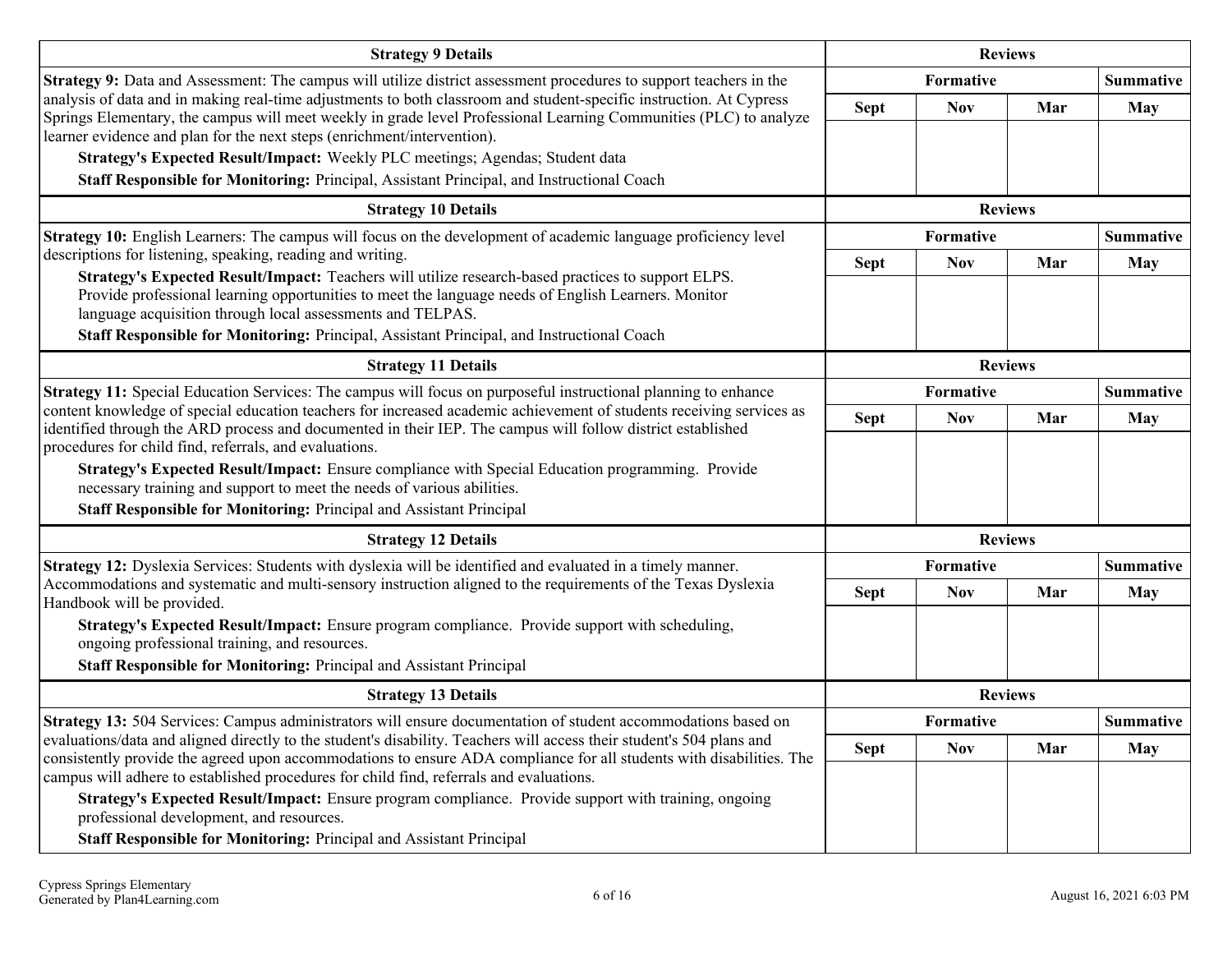| <b>Strategy 14 Details</b>                                                                                                                                                                                                                                                                                                                                                                                                                                                                                  |             | <b>Reviews</b>                |                |                         |  |
|-------------------------------------------------------------------------------------------------------------------------------------------------------------------------------------------------------------------------------------------------------------------------------------------------------------------------------------------------------------------------------------------------------------------------------------------------------------------------------------------------------------|-------------|-------------------------------|----------------|-------------------------|--|
| Strategy 14: Accelerated Instruction for At-Risk Students: Accelerated instruction will be provided for all students not                                                                                                                                                                                                                                                                                                                                                                                    |             | <b>Formative</b>              |                |                         |  |
| meeting the minimum standard on state assessments. These supplemental instructional opportunities can be provided by<br>enrichment classes and other methods during the school year and/or during summer school programs.                                                                                                                                                                                                                                                                                   | <b>Sept</b> | <b>Nov</b>                    | Mar            | <b>May</b>              |  |
| Strategy's Expected Result/Impact: Teachers will meet with small groups of students during core content<br>instruction and during Whatever I Need (WIN) time. Small group instruction will be reflected in daily<br>schedules and observed through classroom visits. Individualized intervention plans will be developed through<br>MTSS and progress monitored. WIN time will be master scheduled for K-5.<br>Staff Responsible for Monitoring: Principal, Assistant Principal, and Campus Interventionist |             |                               |                |                         |  |
| <b>Strategy 15 Details</b>                                                                                                                                                                                                                                                                                                                                                                                                                                                                                  |             |                               | <b>Reviews</b> |                         |  |
| <b>Strategy 15:</b> Gifted and Talented: Teachers of GT students will receive the appropriate amount of professional                                                                                                                                                                                                                                                                                                                                                                                        |             | <b>Formative</b>              |                |                         |  |
| development (30 hours initial training, 6-hour annual update). The campus will adhere to established guidelines for GT<br>nominations, screening, selection, and placement.                                                                                                                                                                                                                                                                                                                                 | <b>Sept</b> | <b>Nov</b>                    | Mar            | <b>Summative</b><br>May |  |
| Strategy's Expected Result/Impact: Ensure program compliance. Provide support with scheduling,<br>professional development, and resources.                                                                                                                                                                                                                                                                                                                                                                  |             |                               |                |                         |  |
| Staff Responsible for Monitoring: Principal, Assistant Principal, and Instructional Coach                                                                                                                                                                                                                                                                                                                                                                                                                   |             |                               |                |                         |  |
| <b>Strategy 16 Details</b>                                                                                                                                                                                                                                                                                                                                                                                                                                                                                  |             | <b>Reviews</b>                |                |                         |  |
| Strategy 16: Early Childhood: Pre-K curriculum will be based upon the Pre-K guidelines aligned to the Kindergarten<br>curriculum and will focus on early childhood literacy and mathematics.<br>Strategy's Expected Result/Impact: Provide support with scheduling, professional development, and                                                                                                                                                                                                           |             | Formative<br><b>Summative</b> |                |                         |  |
|                                                                                                                                                                                                                                                                                                                                                                                                                                                                                                             | <b>Sept</b> | <b>Nov</b>                    | Mar            | May                     |  |
| resources. Utilize ESGI to monitor skill acquisition in literacy and mathematics.                                                                                                                                                                                                                                                                                                                                                                                                                           |             |                               |                |                         |  |
| Staff Responsible for Monitoring: Principal, Assistant Principal, and Instructional Coach                                                                                                                                                                                                                                                                                                                                                                                                                   |             |                               |                |                         |  |
| <b>Strategy 17 Details</b>                                                                                                                                                                                                                                                                                                                                                                                                                                                                                  |             |                               | <b>Reviews</b> |                         |  |
| Strategy 17: Kindergarten: The campus will provide resources to parents to ensure a smooth transition from early                                                                                                                                                                                                                                                                                                                                                                                            |             | Formative                     |                | <b>Summative</b>        |  |
| childhood programs such as PK, daycare, and at home-based childcare. The campus will host Kindergarten Round-Up,<br>Meet the Teacher Night, and Parent Orientation to support the transition.                                                                                                                                                                                                                                                                                                               | <b>Sept</b> | <b>Nov</b>                    | Mar            | <b>May</b>              |  |
| Strategy's Expected Result/Impact: Provide support with scheduling and resources.                                                                                                                                                                                                                                                                                                                                                                                                                           |             |                               |                |                         |  |
| Staff Responsible for Monitoring: Principal, Assistant Principal, and Instructional Coach                                                                                                                                                                                                                                                                                                                                                                                                                   |             |                               |                |                         |  |
| <b>Strategy 18 Details</b>                                                                                                                                                                                                                                                                                                                                                                                                                                                                                  |             |                               | <b>Reviews</b> |                         |  |
| <b>Strategy 18:</b> Technology: The campus will provide innovative practices such as blended learning, to enhance digital                                                                                                                                                                                                                                                                                                                                                                                   |             | <b>Formative</b>              |                | Summative               |  |
| citizenship, implement technology and digital learning lessons while delivering instruction. The campus provides access<br>to technology (hardware and software) for the purposes of teaching and learning for students and staff.                                                                                                                                                                                                                                                                          | <b>Sept</b> | <b>Nov</b>                    | Mar            | May                     |  |
| Strategy's Expected Result/Impact: Provide support with scheduling, professional development, and<br>resources. At Cypress Springs, one strand of professional learning each month will encompass technology in<br>order to enhance student learning.                                                                                                                                                                                                                                                       |             |                               |                |                         |  |
| Staff Responsible for Monitoring: Principal, Assistant Principal, Instructional Coach, and Facilitator of<br>Learning and Innovation                                                                                                                                                                                                                                                                                                                                                                        |             |                               |                |                         |  |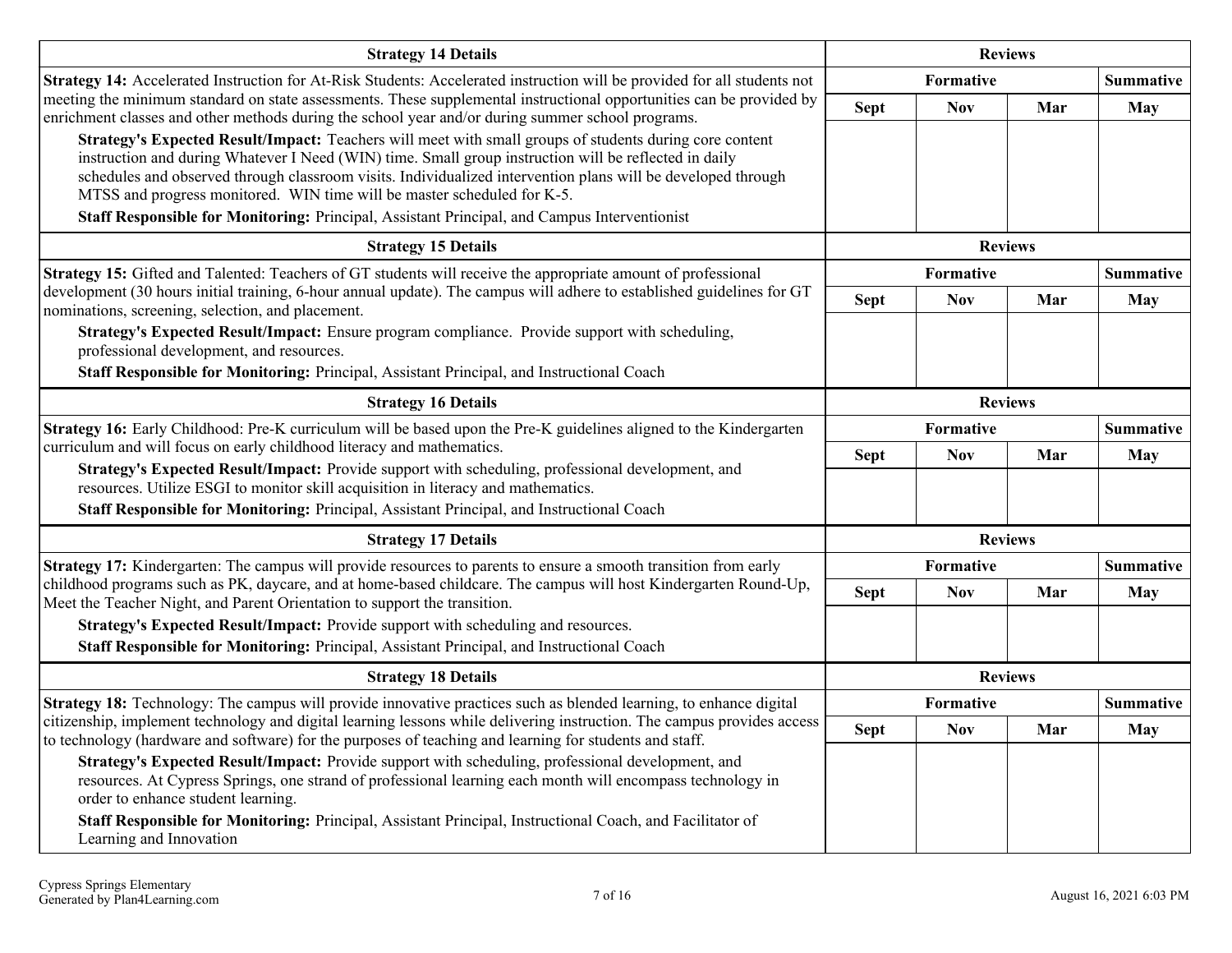| <b>Strategy 19 Details</b>                                                                                                                                                                                                                                                       | <b>Reviews</b>   |                                      |     |                  |
|----------------------------------------------------------------------------------------------------------------------------------------------------------------------------------------------------------------------------------------------------------------------------------|------------------|--------------------------------------|-----|------------------|
| Strategy 19: Successful Transitions: The campus provides academic counseling support services to elementary students                                                                                                                                                             |                  | <b>Formative</b>                     |     | <b>Summative</b> |
| transitioning to the secondary campus. The campus will inform families of the Tigers in Training hosted at the middle<br>school.                                                                                                                                                 | <b>Sept</b>      | <b>Nov</b>                           | Mar | May              |
| Strategy's Expected Result/Impact: Provide support with scheduling and communication of event.                                                                                                                                                                                   |                  |                                      |     |                  |
| Staff Responsible for Monitoring: Principal and Assistant Principal                                                                                                                                                                                                              |                  |                                      |     |                  |
| <b>Strategy 20 Details</b>                                                                                                                                                                                                                                                       | <b>Reviews</b>   |                                      |     |                  |
| Strategy 20: Increasing Attendance, Drop-Out Prevention: The campus will monitor attendance to provide intervention,<br>supports and a plan for the school year.                                                                                                                 |                  | <b>Summative</b><br><b>Formative</b> |     |                  |
|                                                                                                                                                                                                                                                                                  | Sept             | <b>Nov</b>                           | Mar | <b>May</b>       |
| Strategy's Expected Result/Impact: Weekly attendance reports and appropriate communication follow-up<br>(attendance letter, phone call, email, home visit). Learners experiencing attendance challenges will be<br>reviewed in MTSS for a plan of action to support the learner. |                  |                                      |     |                  |
| <b>Staff Responsible for Monitoring: Principal and Assistant Principal</b>                                                                                                                                                                                                       |                  |                                      |     |                  |
| <b>Strategy 21 Details</b>                                                                                                                                                                                                                                                       | <b>Reviews</b>   |                                      |     |                  |
| <b>Strategy 21:</b> DAEP: The campus will monitor performance data of students served in the DAEP including student                                                                                                                                                              | <b>Formative</b> |                                      |     | <b>Summative</b> |
| groups served, attendance rates, pre- post- assessment results, dropout rates, graduation rates and recidivism rates.                                                                                                                                                            | <b>Sept</b>      | <b>Nov</b>                           | Mar | May              |
|                                                                                                                                                                                                                                                                                  |                  |                                      |     |                  |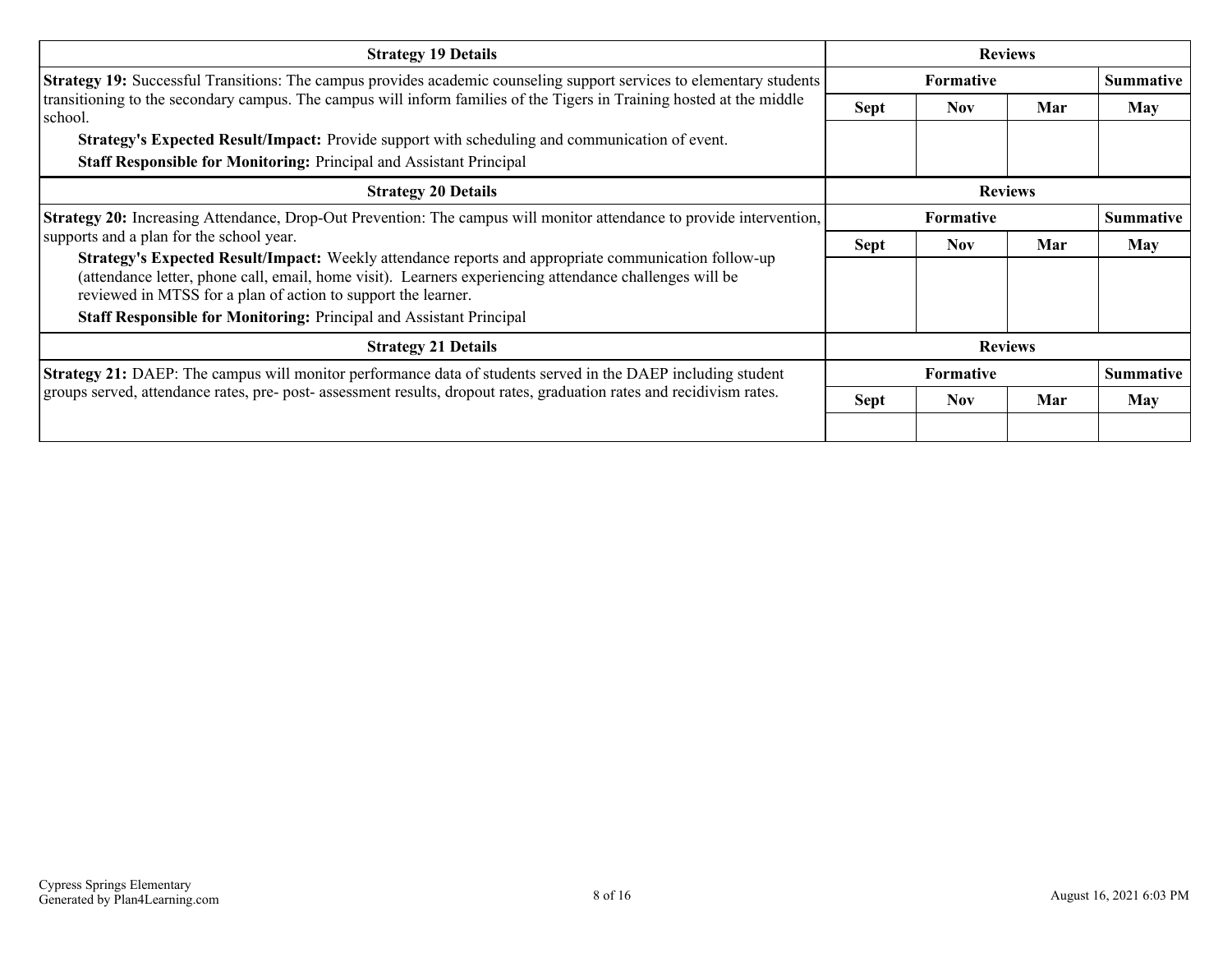<span id="page-8-0"></span>**Goal 2:** Staff Quality, Recruitment, and Retention:

Support the vision and mission of the district by placing a Life Changer in every position.

**Performance Objective 1:** The campus will hire high-quality staff, highly qualified paraprofessionals and develop, empower and sustain leaders who are committed to the vision and mission of the district.

**Evaluation Data Sources:** Paraprofessional Compliance Report, TEA Equity Plan, Retention Reports, ADDs data, Increased Student Achievement

| <b>Strategy 1 Details</b>                                                                                                                                                                                                                                                                                                                                                                                                                                                                  |                               | <b>Reviews</b> |     |                  |
|--------------------------------------------------------------------------------------------------------------------------------------------------------------------------------------------------------------------------------------------------------------------------------------------------------------------------------------------------------------------------------------------------------------------------------------------------------------------------------------------|-------------------------------|----------------|-----|------------------|
| <b>Strategy 1:</b> Attract/Retain Staff: The campus will attract and retain highly qualified teachers for instruction and                                                                                                                                                                                                                                                                                                                                                                  |                               | Formative      |     | <b>Summative</b> |
| intervention/tutorials. The teacher mentoring system will be used to support and retain teachers.                                                                                                                                                                                                                                                                                                                                                                                          | <b>Sept</b>                   | <b>Nov</b>     | Mar | May              |
| Strategy's Expected Result/Impact: The campus will utilize a rigorous hiring practice to attract staff that<br>have an aligned vision and core beliefs for student learning. New staff will partner with a mentor for ongoing<br>support throughout the year. The campus leadership team will meet quarterly with new staff to identify areas<br>of support and to celebrate accomplishments.<br>Staff Responsible for Monitoring: Principal, Assistant Principal, and Instructional Coach |                               |                |     |                  |
| <b>Strategy 2 Details</b>                                                                                                                                                                                                                                                                                                                                                                                                                                                                  | <b>Reviews</b>                |                |     |                  |
| <b>Strategy 2:</b> Professional Development: The campus will provide information and access to professional development                                                                                                                                                                                                                                                                                                                                                                    | <b>Summative</b><br>Formative |                |     |                  |
| for teachers, administrators, paraprofessionals, and other staff as needed. The campus will host Leaders and Life<br>Changers for Professional Development opportunities. New teachers will attend New Teacher Orientation. Teachers                                                                                                                                                                                                                                                       | <b>Sept</b>                   | <b>Nov</b>     | Mar | <b>May</b>       |
| will attend training through the Reading Academies and there are calendared Professional Learning days in the DSISD<br>School Calendar.                                                                                                                                                                                                                                                                                                                                                    |                               |                |     |                  |
| Strategy's Expected Result/Impact: At Cypress Springs Elementary, monthly Synergy Sessions will<br>include professional learning. Professional learning will fall into the following strands for ongoing<br>improvement of our craft: ELAR, Math, Best Practices, and Social-Emotional Learning.                                                                                                                                                                                           |                               |                |     |                  |
| Staff Responsible for Monitoring: Principal, Assistant Principal, and Instructional Coach                                                                                                                                                                                                                                                                                                                                                                                                  |                               |                |     |                  |
| <b>Strategy 3 Details</b>                                                                                                                                                                                                                                                                                                                                                                                                                                                                  |                               | <b>Reviews</b> |     |                  |
| Strategy 3: Professional Learning: Implement high-quality professional learning focused on the science of reading                                                                                                                                                                                                                                                                                                                                                                          |                               | Formative      |     | <b>Summative</b> |
| (Reading Academies) for all PreK-3rd grade teachers, leaders, and staff to build capacity in strengthening literacy skills<br>for elementary educators and align instructional practices.                                                                                                                                                                                                                                                                                                  | <b>Sept</b>                   | <b>Nov</b>     | Mar | <b>May</b>       |
| Strategy's Expected Result/Impact: Learner growth and development in literacy with targeted growth<br>tracked through diagnostic, state, and district assessments. Meeting HB 3 Early Childhood Literacy Goals.                                                                                                                                                                                                                                                                            |                               |                |     |                  |
| Staff Responsible for Monitoring: Reading cohort leader, Director of Elementary Education, Principals                                                                                                                                                                                                                                                                                                                                                                                      |                               |                |     |                  |
| <b>TEA Priorities:</b> Build a foundation of reading and math                                                                                                                                                                                                                                                                                                                                                                                                                              |                               |                |     |                  |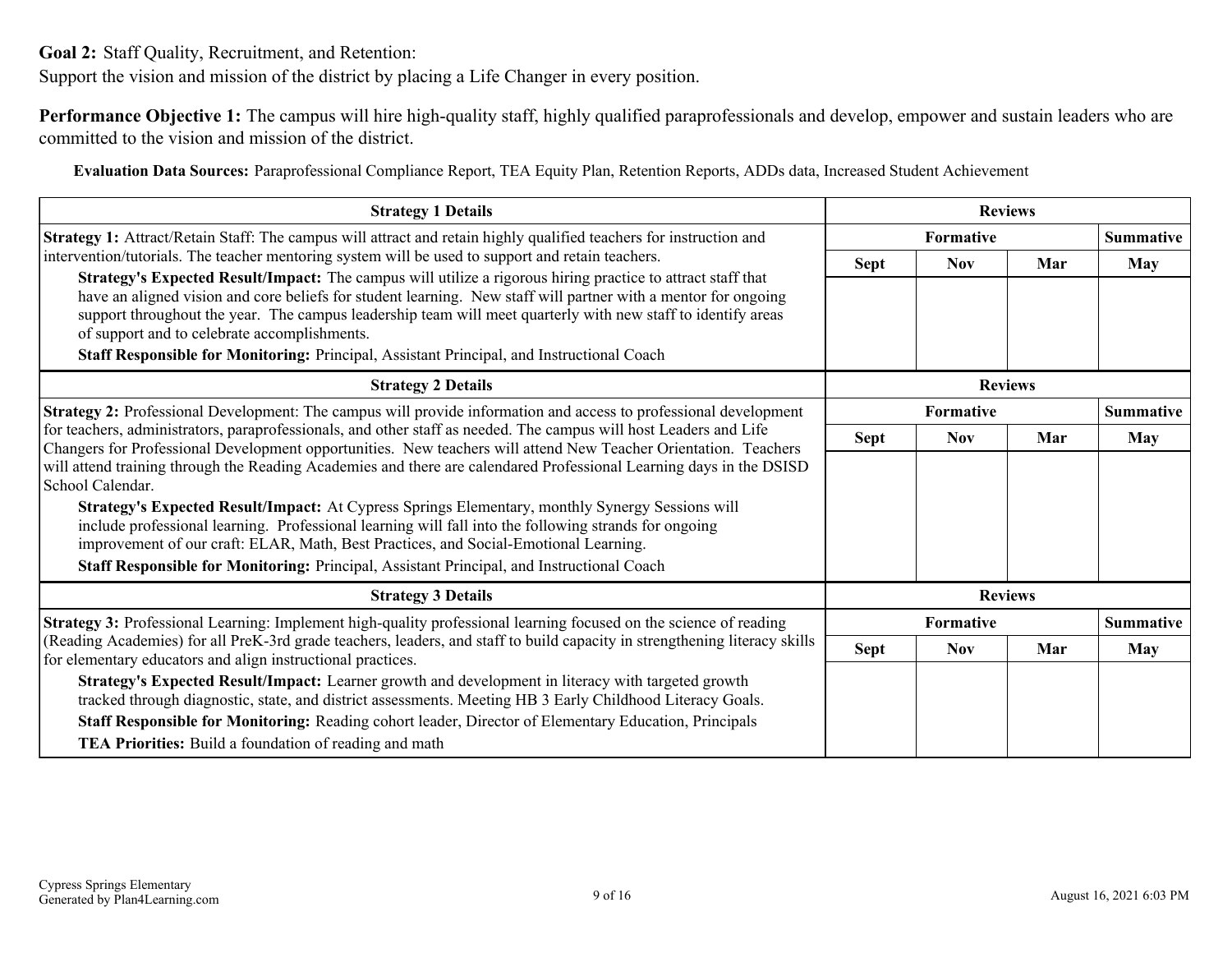| <b>Strategy 4 Details</b>                                                                                                                                                                          | <b>Reviews</b> |                  |     |                  |
|----------------------------------------------------------------------------------------------------------------------------------------------------------------------------------------------------|----------------|------------------|-----|------------------|
| <b>Strategy 4:</b> Professional Learning: Provide professional learning that emphasizes best practices in developing                                                                               |                | <b>Formative</b> |     | <b>Summative</b> |
| mathematical reasoning and numeracy and align practices within math across the district.                                                                                                           | <b>Sept</b>    | <b>Nov</b>       | Mar | May              |
| Strategy's Expected Result/Impact: Learner growth in math development and targeted growth tracked<br>through diagnostic, state, and district assessments. Meeting HB 3 Early Childhood Math Goals. |                |                  |     |                  |
| <b>Staff Responsible for Monitoring:</b> Director of Elementary Education, Director of Secondary Education,<br>Principals, Curriculum Coordinators, Instructional Coaches, Teachers.               |                |                  |     |                  |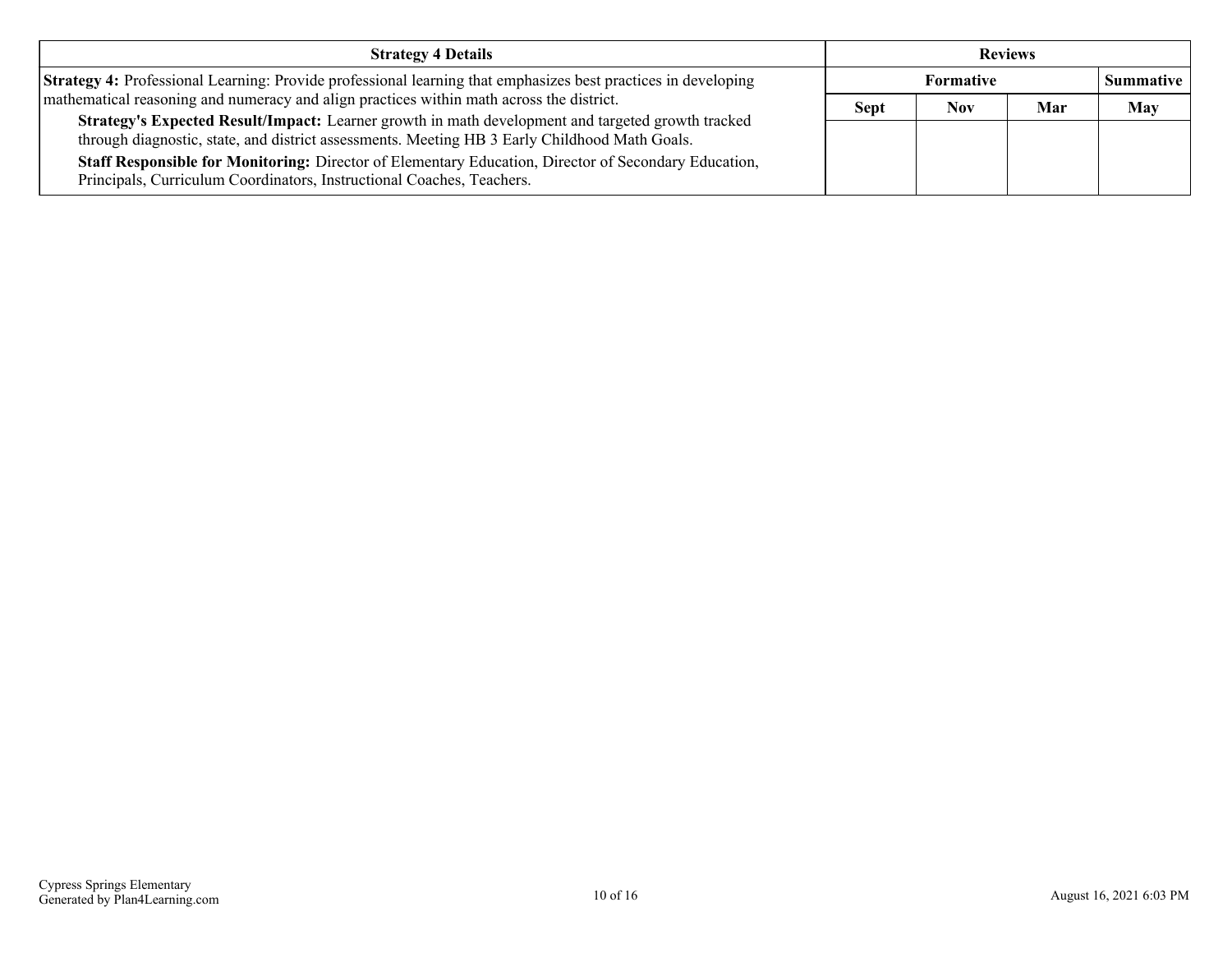<span id="page-10-0"></span>**Goal 3:** School Culture, Communication, and Compliance:

All students will be educated in a safe environment that promotes collaborative and positive communication within the organization that effectively and efficiently manages operational, programmatic, and fiscal compliance.

**Performance Objective 1:** The campus will ensure campus/district safety, engage parents and families in frequent and ongoing communications, and utilize fiscal transparency.

**Evaluation Data Sources:** Incident Reports, Budgets, Communications, Surveys

| <b>Strategy 1 Details</b>                                                                                                                                                                                                                                                          |                               | <b>Reviews</b>                       |                |                  |
|------------------------------------------------------------------------------------------------------------------------------------------------------------------------------------------------------------------------------------------------------------------------------------|-------------------------------|--------------------------------------|----------------|------------------|
| <b>Strategy 1:</b> Goal Setting (CNA/CIP): The campus has an established site-based decision making committee that                                                                                                                                                                 |                               | Formative                            |                | <b>Summative</b> |
| focuses on the campus improvement planning process, and carries out responsibilities such as, but not limited to, the<br>campus calendar, professional development plans, budgets, accountability requirements, drop-out and attendance rates,<br>Federal/state requirements, etc. | Sept                          | <b>Nov</b>                           | Mar            | May              |
| Strategy's Expected Result/Impact: At Cypress Springs Elementary, we will meet six times during the year<br>to promote excellence in education for all students through broad-based representation. The CSES CAC<br>provides valuable input to campus teams.                       |                               |                                      |                |                  |
| <b>Staff Responsible for Monitoring: Principal and Assistant Principal</b>                                                                                                                                                                                                         |                               |                                      |                |                  |
| <b>Strategy 2 Details</b>                                                                                                                                                                                                                                                          | <b>Reviews</b>                |                                      |                |                  |
| <b>Strategy 2:</b> Fiscal Compliance: To increase program effectiveness, eliminate duplication, and reduce fragmentation of                                                                                                                                                        | Formative<br><b>Summative</b> |                                      |                |                  |
| instructional programs, the campus will coordinate with the district in regards to budgets and federal (TI, TII, TIII,<br>TIV), state (SCE, SAMP), and local funds to provide appropriate programs, instruction, and services to all students                                      | Sept                          | <b>Nov</b>                           | Mar            | <b>May</b>       |
| while maximizing the impact of available resources.                                                                                                                                                                                                                                |                               |                                      |                |                  |
| Strategy's Expected Result/Impact: Provide opportunities for feedback and input from the Campus<br>Advisory Council and utilize available data to monitor program effectiveness.                                                                                                   |                               |                                      |                |                  |
| <b>Staff Responsible for Monitoring: Principal and Assistant Principal</b>                                                                                                                                                                                                         |                               |                                      |                |                  |
| <b>Strategy 3 Details</b>                                                                                                                                                                                                                                                          |                               |                                      | <b>Reviews</b> |                  |
| Strategy 3: Public Meeting: The campus holds an annual public meeting upon receipt of campus ratings from the Texas                                                                                                                                                                |                               | <b>Formative</b><br><b>Summative</b> |                |                  |
| Education Agency regarding performance and the campus improvement plan.                                                                                                                                                                                                            | <b>Sept</b>                   | <b>Nov</b>                           | Mar            | May              |
| <b>Strategy's Expected Result/Impact:</b> Ensure a public meeting is scheduled and held at the campus.                                                                                                                                                                             |                               |                                      |                |                  |
| <b>Staff Responsible for Monitoring: Principal and Assistant Principal</b>                                                                                                                                                                                                         |                               |                                      |                |                  |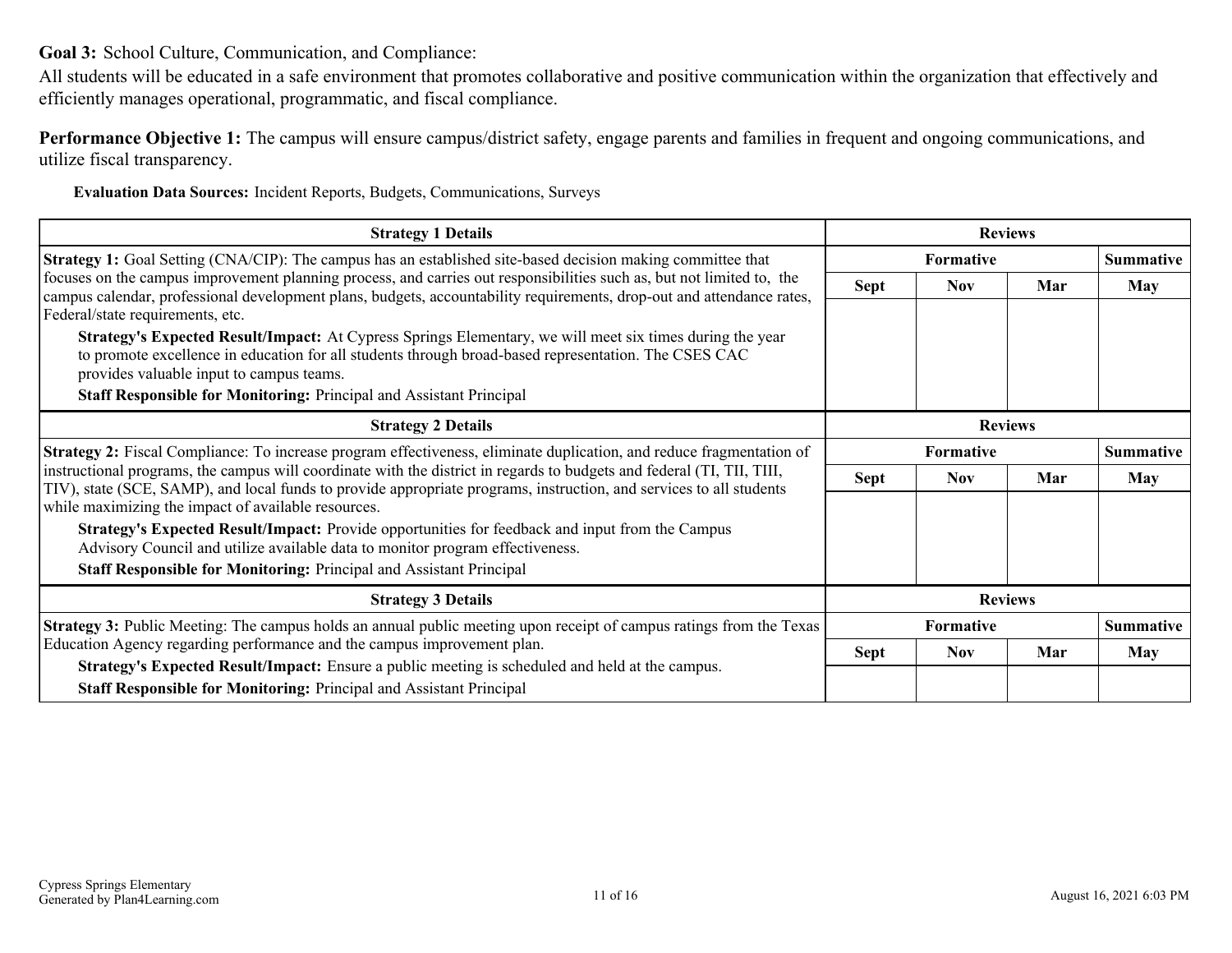| <b>Strategy 4 Details</b>                                                                                                                                                                                                                                                                                                                     | <b>Reviews</b> |                  |     |            |
|-----------------------------------------------------------------------------------------------------------------------------------------------------------------------------------------------------------------------------------------------------------------------------------------------------------------------------------------------|----------------|------------------|-----|------------|
| Strategy 4: Student Safety: The campus will utilize district aligned communication channels with area emergency                                                                                                                                                                                                                               |                | <b>Summative</b> |     |            |
| operations departments, provide training, manage security coverage, update the Emergency Operations Procedures, and<br>conduct safety/security audits. Equipment, hardware and software updates will be acquired as needed to enhance                                                                                                         | <b>Sept</b>    | Nov              | Mar | <b>May</b> |
| campus security measures. The campus will conduct safety drills, require visitor sign in and badges, ensure perimeter<br>doors are locked and other precautions, as necessary.                                                                                                                                                                |                |                  |     |            |
| Strategy's Expected Result/Impact: Ensure safety procedures are implemented and followed. The campus<br>will train staff in the Standard Response Protocol and additionally train the front office staff with volunteer<br>check-in systems, visitor check-in systems, and timely follow-up with safety concerns (door not latching,<br>etc). |                |                  |     |            |
| <b>Staff Responsible for Monitoring: Principal and Assistant Principal</b>                                                                                                                                                                                                                                                                    |                |                  |     |            |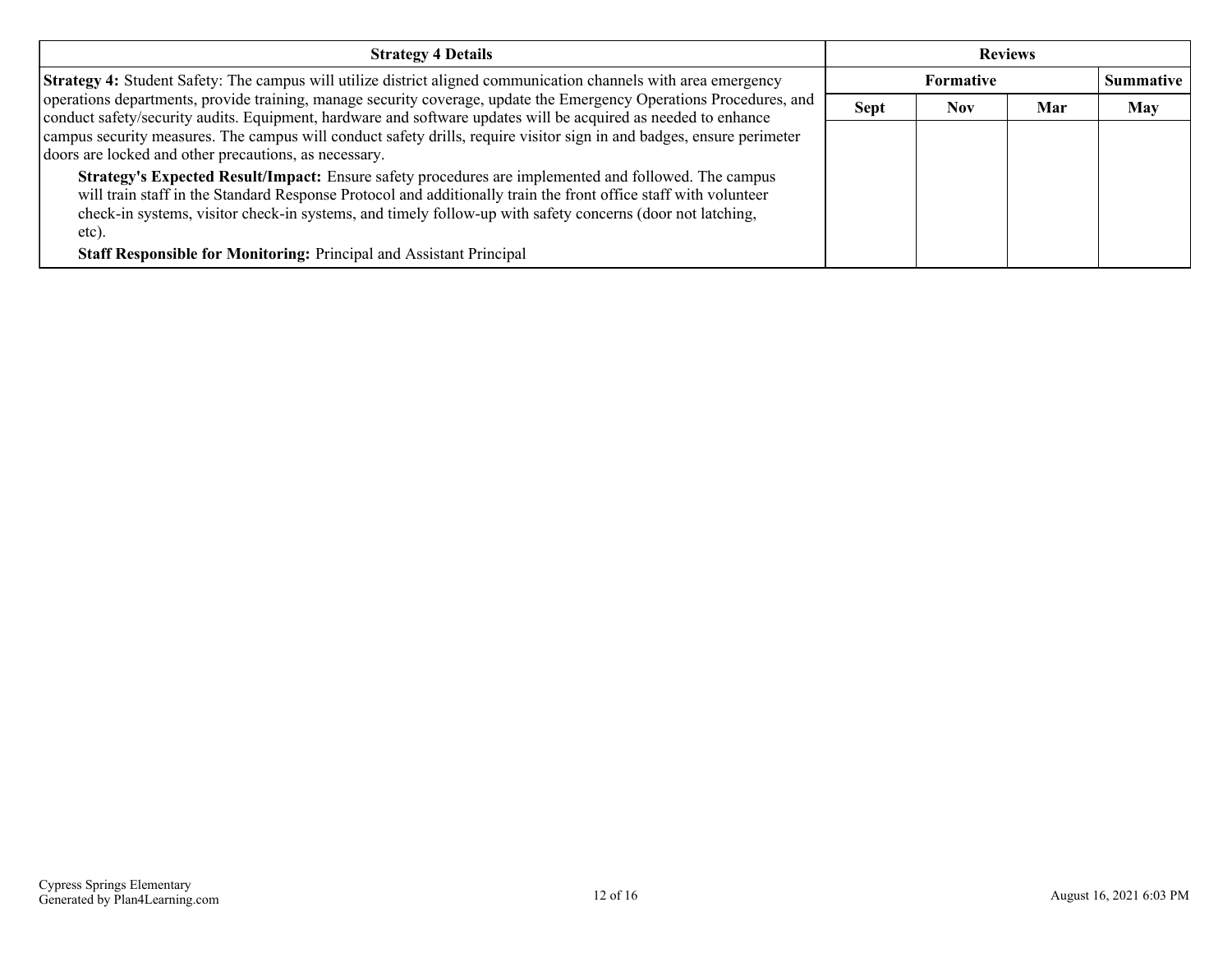<span id="page-12-0"></span>**Goal 4:** Social-Emotional, Mental, and Health Wellness:

DSISD will support and enhance students' social and emotional skills, attitudes, relationships, academic performance, and perceptions of classroom and school climate through comprehensive social-emotional/counseling and health wellness programs designed to address student needs.

**Performance Objective 1:** Promote social-emotional, mental, and health wellness for all students by increasing access to developed responsive support services as measured by surveys and feedback from students, parents, and staff.

**Evaluation Data Sources:** Survey data, response plans, counselor/MHP support data/MTSS operational reports,

| <b>Strategy 1 Details</b>                                                                                                                                                                                                                                 |                  | <b>Reviews</b>   |                |                  |  |
|-----------------------------------------------------------------------------------------------------------------------------------------------------------------------------------------------------------------------------------------------------------|------------------|------------------|----------------|------------------|--|
| <b>Strategy 1:</b> Early Intervention: The campus will follow the district provided comprehensive school counseling program                                                                                                                               | <b>Formative</b> |                  |                | <b>Summative</b> |  |
| and guidance services to support identified student needs regarding early mental health intervention, suicide prevention,<br>dating violence, conflict resolution, use of tobacco, and drug/violence prevention/intervention. The district will integrate | <b>Sept</b>      | <b>Nov</b>       | Mar            | <b>May</b>       |  |
| best practices on positive behavior interventions and support, grief-informed and trauma-informed care.                                                                                                                                                   |                  |                  |                |                  |  |
| Strategy's Expected Result/Impact: Students will receive services and interventions related to their                                                                                                                                                      |                  |                  |                |                  |  |
| presented needs. Social, emotional, and academic growth will result in this responsive approach.                                                                                                                                                          |                  |                  |                |                  |  |
| Staff Responsible for Monitoring: Principal and Assistant Principal                                                                                                                                                                                       |                  |                  |                |                  |  |
| <b>Strategy 2 Details</b>                                                                                                                                                                                                                                 |                  | <b>Reviews</b>   |                |                  |  |
| <b>Strategy 2:</b> Addressing Abuse: The campus will adhere to the district policy addressing sexual abuse, sex trafficking,                                                                                                                              | Formative        |                  |                | <b>Summative</b> |  |
| and other maltreatment of children which includes methods for staff, student and parent awareness including prevention<br>techniques and warning signs of victims, actions for the safety and counseling of the victims and CPS reporting by staff        | Sept             | <b>Nov</b>       | Mar            | <b>May</b>       |  |
| and administrators.                                                                                                                                                                                                                                       |                  |                  |                |                  |  |
| Strategy's Expected Result/Impact: Equipping staff and all stakeholders with professional development                                                                                                                                                     |                  |                  |                |                  |  |
| will assist with understanding, identifying, and responding to child maltreatment.                                                                                                                                                                        |                  |                  |                |                  |  |
| Staff Responsible for Monitoring: Principal and Assistant Principal                                                                                                                                                                                       |                  |                  |                |                  |  |
| <b>Strategy 3 Details</b>                                                                                                                                                                                                                                 |                  |                  | <b>Reviews</b> |                  |  |
| Strategy 3: Anti-Bullying: The campus will ensure that the discipline management program provides for prevention,                                                                                                                                         |                  | <b>Formative</b> |                | <b>Summative</b> |  |
| intervention, and education concerning unwanted physical and/or verbal aggression, sexual harassment, cyber-bullying,<br>bullying harassment on campus, school grounds, and in school vehicles. The district maintains an anti-bullying policy            | <b>Sept</b>      | <b>Nov</b>       | Mar            | <b>May</b>       |  |
| and will increase student awareness of the tip line.                                                                                                                                                                                                      |                  |                  |                |                  |  |
| Strategy's Expected Result/Impact: Bullying referrals will decrease as a result of the bullying protocols<br>and policy adherence by students and staff.                                                                                                  |                  |                  |                |                  |  |
| <b>Staff Responsible for Monitoring: Principal and Assistant Principal</b>                                                                                                                                                                                |                  |                  |                |                  |  |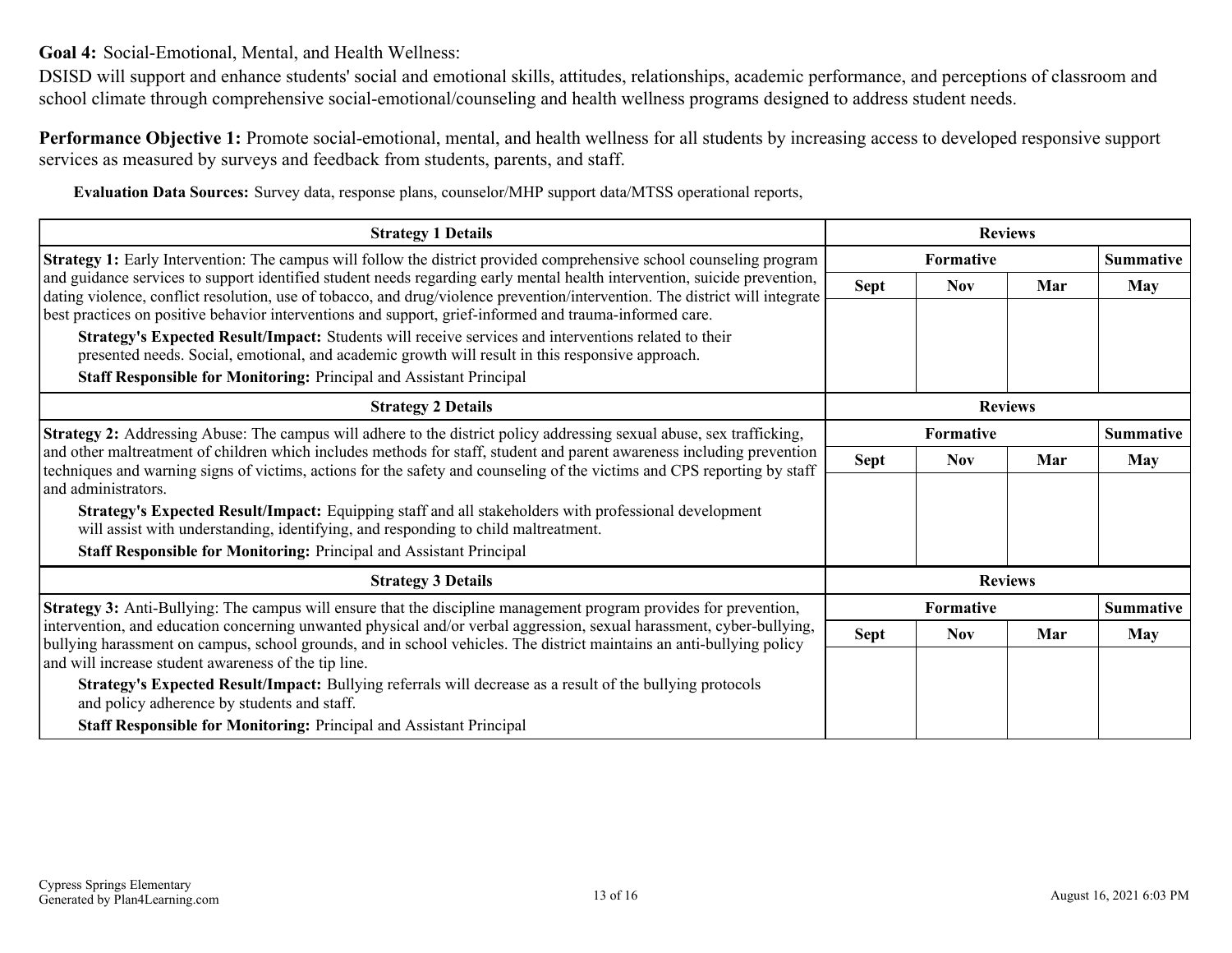| <b>Strategy 4 Details</b>                                                                                                                                              | <b>Reviews</b> |                                      |     |                  |
|------------------------------------------------------------------------------------------------------------------------------------------------------------------------|----------------|--------------------------------------|-----|------------------|
| Strategy 4: SEL: Build capacity with teacher professional development of SEL and additional professional counseling                                                    |                | <b>Formative</b>                     |     | <b>Summative</b> |
| support within the district to address instructional loss, isolation, and anticipated increase in emotional distress as a<br>result of the pandemic.                   | <b>Sept</b>    | <b>Nov</b>                           | Mar | <b>May</b>       |
| Strategy's Expected Result/Impact: Data showing increases in student sense of belonging, resilience, and<br>self-awareness skills. Academic achievement will increase. |                |                                      |     |                  |
| <b>Staff Responsible for Monitoring: Principal and Assistant Principal</b>                                                                                             |                |                                      |     |                  |
| <b>Strategy 5 Details</b>                                                                                                                                              |                | <b>Reviews</b>                       |     |                  |
| <b>Strategy 5:</b> SEL: Follow the district created TEKS-aligned comprehensive counseling curriculum that includes                                                     |                | <b>Formative</b><br><b>Summative</b> |     |                  |
| supports for elementary and secondary campuses.                                                                                                                        | <b>Sept</b>    | <b>Nov</b>                           | Mar | <b>May</b>       |
| Strategy's Expected Result/Impact: Utilization of social-emotional curriculum supports within lesson<br>design. Learner growth as indicated through surveys.           |                |                                      |     |                  |
| <b>Staff Responsible for Monitoring: Principal and Assistant Principal</b>                                                                                             |                |                                      |     |                  |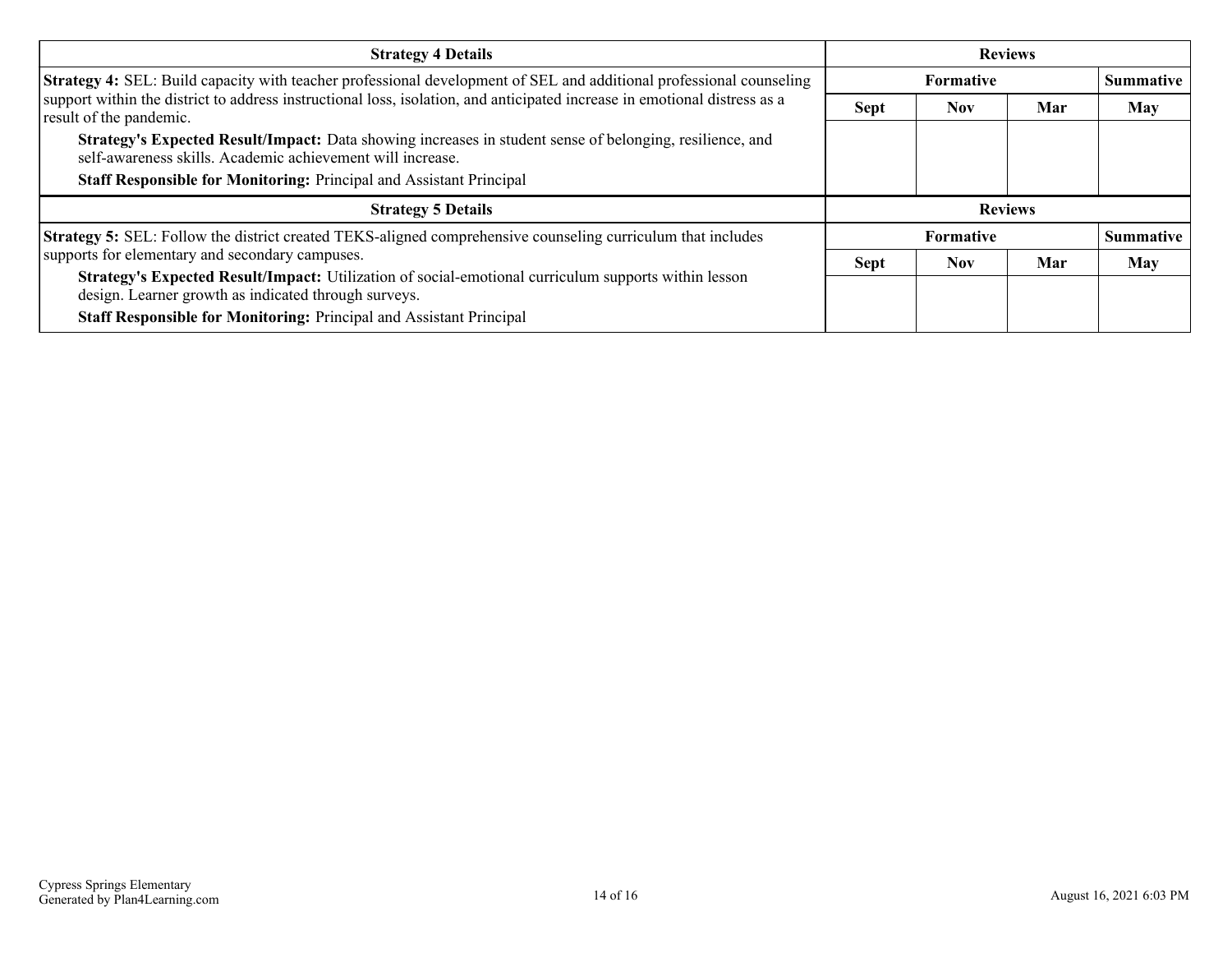### <span id="page-14-0"></span>**Goal 5:** Parent Engagement:

DSISD will increase parent engagement and stakeholder involvement at both the campus and district level by making families feel welcomed through building meaningful connections and increased communication throughout the district and on all campuses.

**Performance Objective 1:** An increase in parental engagement through participation in campus/district events, positive connections to campus/district with an increase in overall communication throughout the district.

**Evaluation Data Sources:** Culture/Climate Survey results, sign-in sheets for district/campus events.

| <b>Strategy 1 Details</b>                                                                                                                                                                                                                                                                                                                                                                                                                                                                                                                         | <b>Reviews</b>   |            |     |                  |
|---------------------------------------------------------------------------------------------------------------------------------------------------------------------------------------------------------------------------------------------------------------------------------------------------------------------------------------------------------------------------------------------------------------------------------------------------------------------------------------------------------------------------------------------------|------------------|------------|-----|------------------|
| Strategy 1: Parent and Family Engagement: The campus will educate and inform families about campus/district<br>programs and services prior to the event to build capacity, understanding, and importance of parent and family<br>engagement. A variety of communication methods will be used, in a language that parent can understand, including,<br>but not limited to websites/social media, emails, school marquee, local newspaper communications, meet the teacher<br>night, open house, report card pickup, parent/guardian meetings, etc. | <b>Formative</b> |            |     | <b>Summative</b> |
|                                                                                                                                                                                                                                                                                                                                                                                                                                                                                                                                                   | <b>Sept</b>      | <b>Nov</b> | Mar | May              |
|                                                                                                                                                                                                                                                                                                                                                                                                                                                                                                                                                   |                  |            |     |                  |
| Strategy's Expected Result/Impact: Increased participation in events and programs noted in sign-in sheets.<br>Use of climate/culture survey data along with website analytics will support feedback on implementation.                                                                                                                                                                                                                                                                                                                            |                  |            |     |                  |
| <b>Staff Responsible for Monitoring: Principal and Assistant Principal</b>                                                                                                                                                                                                                                                                                                                                                                                                                                                                        |                  |            |     |                  |
| <b>Strategy 2 Details</b>                                                                                                                                                                                                                                                                                                                                                                                                                                                                                                                         | <b>Reviews</b>   |            |     |                  |
| Strategy 2: Communicating Student Achievement to Parents: The campus will provide consistent, timely, and accurate<br>communication to parents on individual student achievement data through a variety of methods such as, but not limited<br>to student work samples, progress report updates, report cards, parent-teacher conferences, phone calls, etc.                                                                                                                                                                                      | <b>Formative</b> |            |     | <b>Summative</b> |
|                                                                                                                                                                                                                                                                                                                                                                                                                                                                                                                                                   | <b>Sept</b>      | <b>Nov</b> | Mar | May              |
| Strategy's Expected Result/Impact: Increased partnerships with parents and families and an increase in<br>student achievement and supporting the whole child.                                                                                                                                                                                                                                                                                                                                                                                     |                  |            |     |                  |
| <b>Staff Responsible for Monitoring: Principal and Assistant Principal</b>                                                                                                                                                                                                                                                                                                                                                                                                                                                                        |                  |            |     |                  |